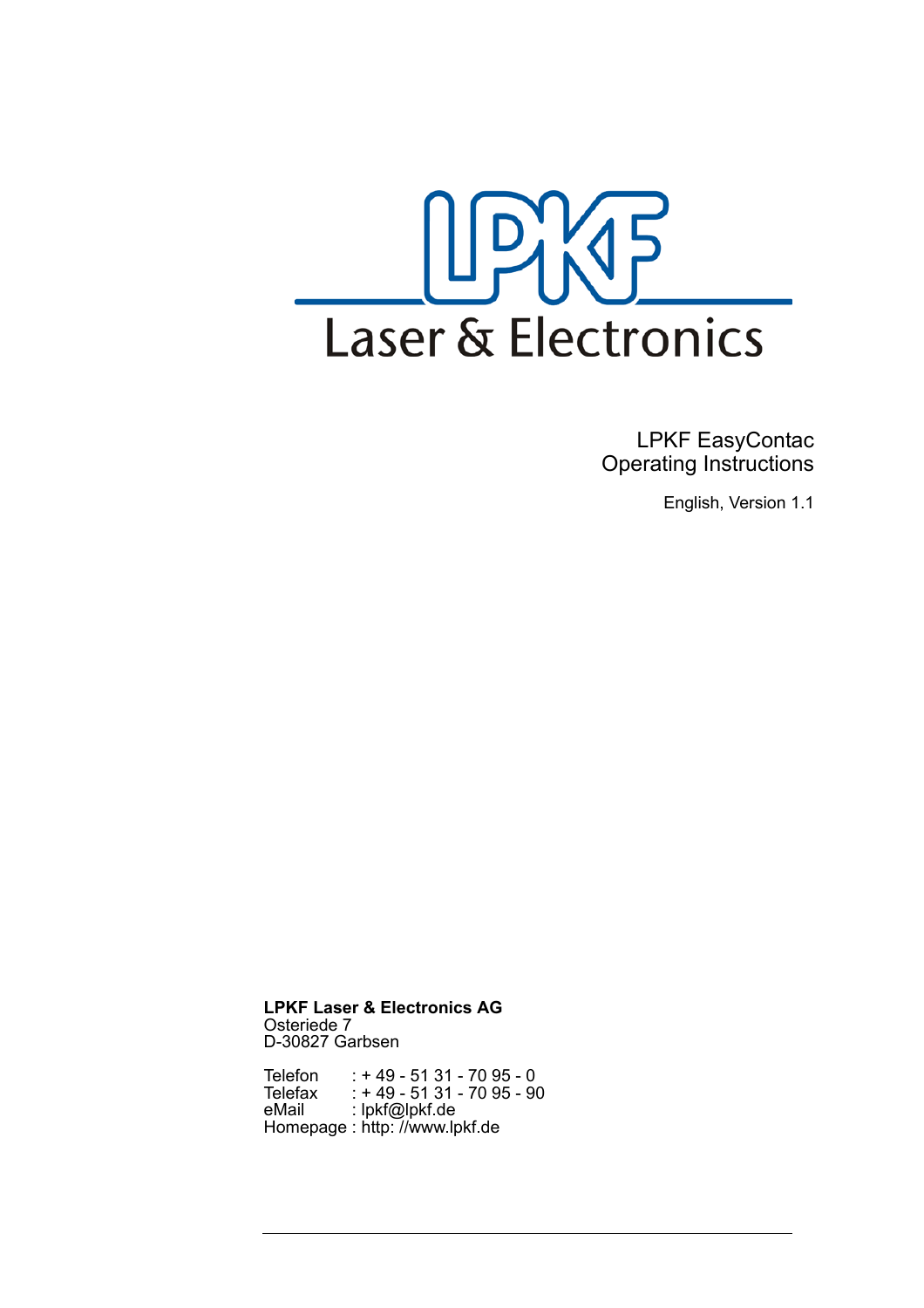

#### **Copyright (c) 2002 LPKF AG**

Distribution and reproduction of this manual and use of its content only permitted with written permission from LPKF AG. Modifications reserved. No liability is assumed for the information contained herein. In particular, we assume no liability for damages resulting from information given, information absent or erroneous information. All trademarks are registered by their owners.

Revision: 7. Januar 2003 16.25

Item no. 110972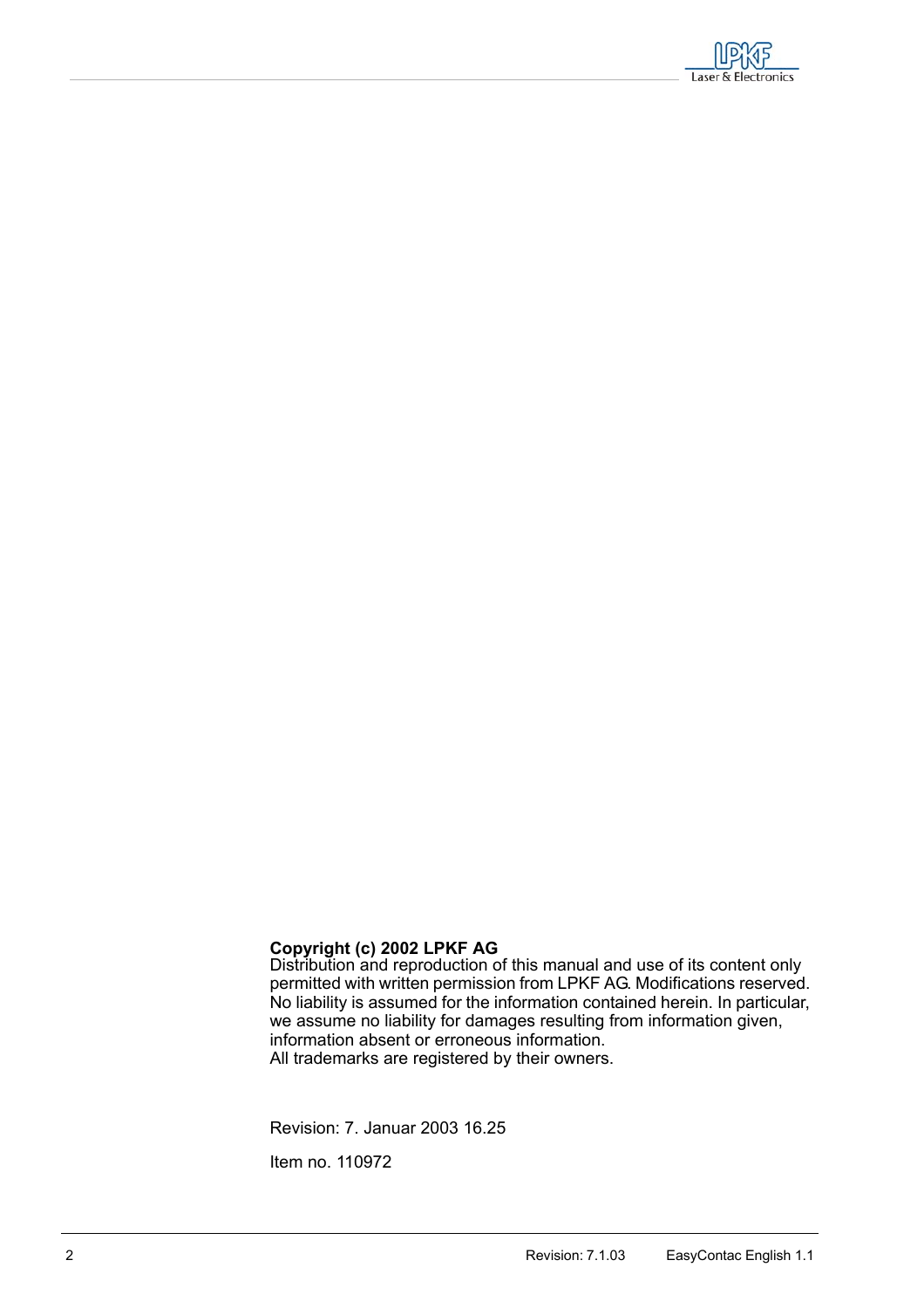

## **Preface**

<span id="page-2-2"></span>The system LPKF EasyContac is a mechanical and manual process used for through-hole plating of double-sided PCBs of 1.6 mm thickness. The electrical connection is produced by means of a self-acting tool. The process can be used for four different hole diameters.

This instruction gives you a step-by-step introduction of how to use EasyContac. This instruction should be read completely before initial use of EasyContac.

### **Hints to this manual**

### **I. Outline**

This manual is divided into the following chapters:

- <span id="page-2-3"></span> **1.** Scope of delivery
- **2.** Preparation of the PCB in CircuitCAM
- **3.** Inserting and Forming the rivets
- **4.** Technical Data
- <span id="page-2-0"></span> **5.** Annex

# **II. Conventions used in this manual**

**Bold text** is used to emphasise important information.

**Illustrations** are numered. Example: Fig. 5

› Prompts for actions are identified with an arrow.

*Italic sections* are used to indicate the reactions consequent on an action.

Word printed in *italics* mark proper names.

Key inscriptions and menu terms are printed in **BOLD CAPITALS**.

# <span id="page-2-1"></span>**III. Notes on the symbols used**



**Danger! This symbol is used to highlight danger to life or health.**



**Caution! This symbol is used to identify hazards which may cause damage.**

**Note: This symbol is used for notes intended to help you avoid faults in operation or to help you improve your procedures.**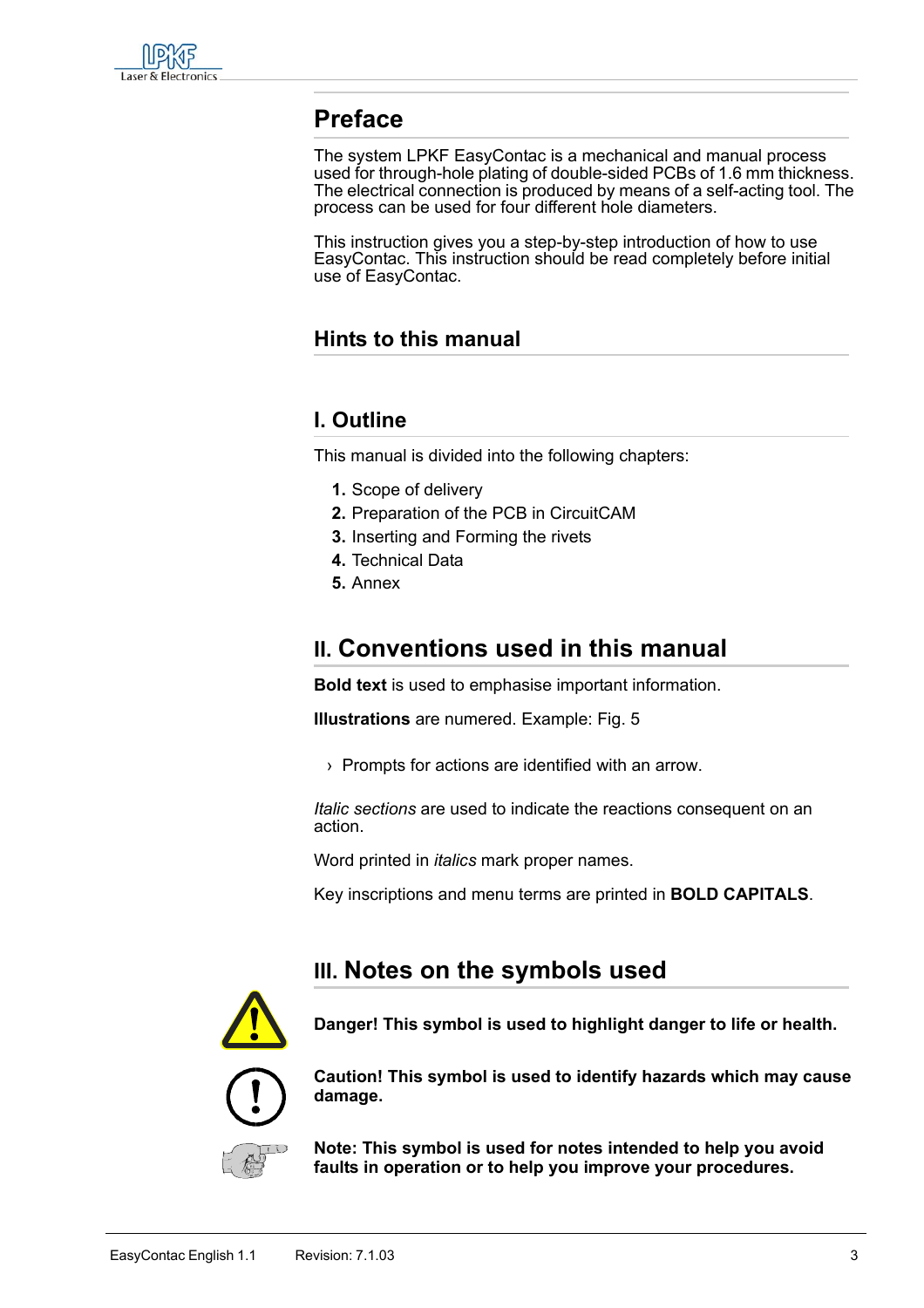

### **IV. Legend**

<span id="page-3-0"></span>*CircuitCAM* : Software for data processing

## **V. Target Group**

This instruction is intended for personnel familiar with the basic use of layout programmes and CircuitCAM.

## **VI. Intended Application**

The system described in this instruction is to be used only for the production of mechanical and manual through-platings in printed circuit boards. No other type of application is permitted and in any case requires the prior approval of LPKF AG!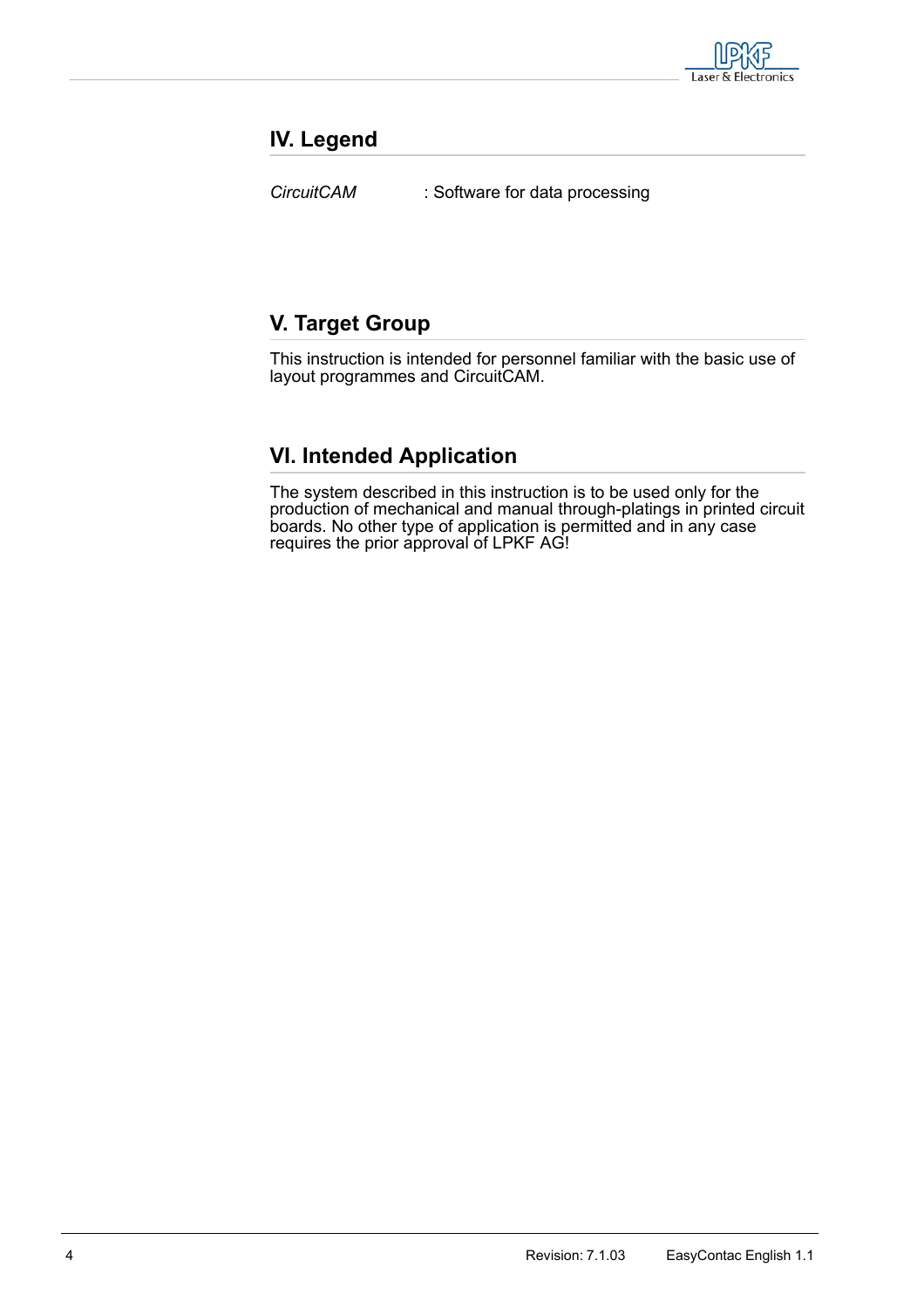

# **Contents**

| 1.0 Scope of delivery  6                           |
|----------------------------------------------------|
| 2.0 Preparation of the PCB in LPKF CircuitCAM7     |
| 2.1 Enlargement of the drill holes in CircuitCAM 7 |
| 3.0 Inserting and Forming the Rivets 8             |
|                                                    |
|                                                    |
|                                                    |
| 4.1 Diameter data of the rivets 12                 |
|                                                    |
|                                                    |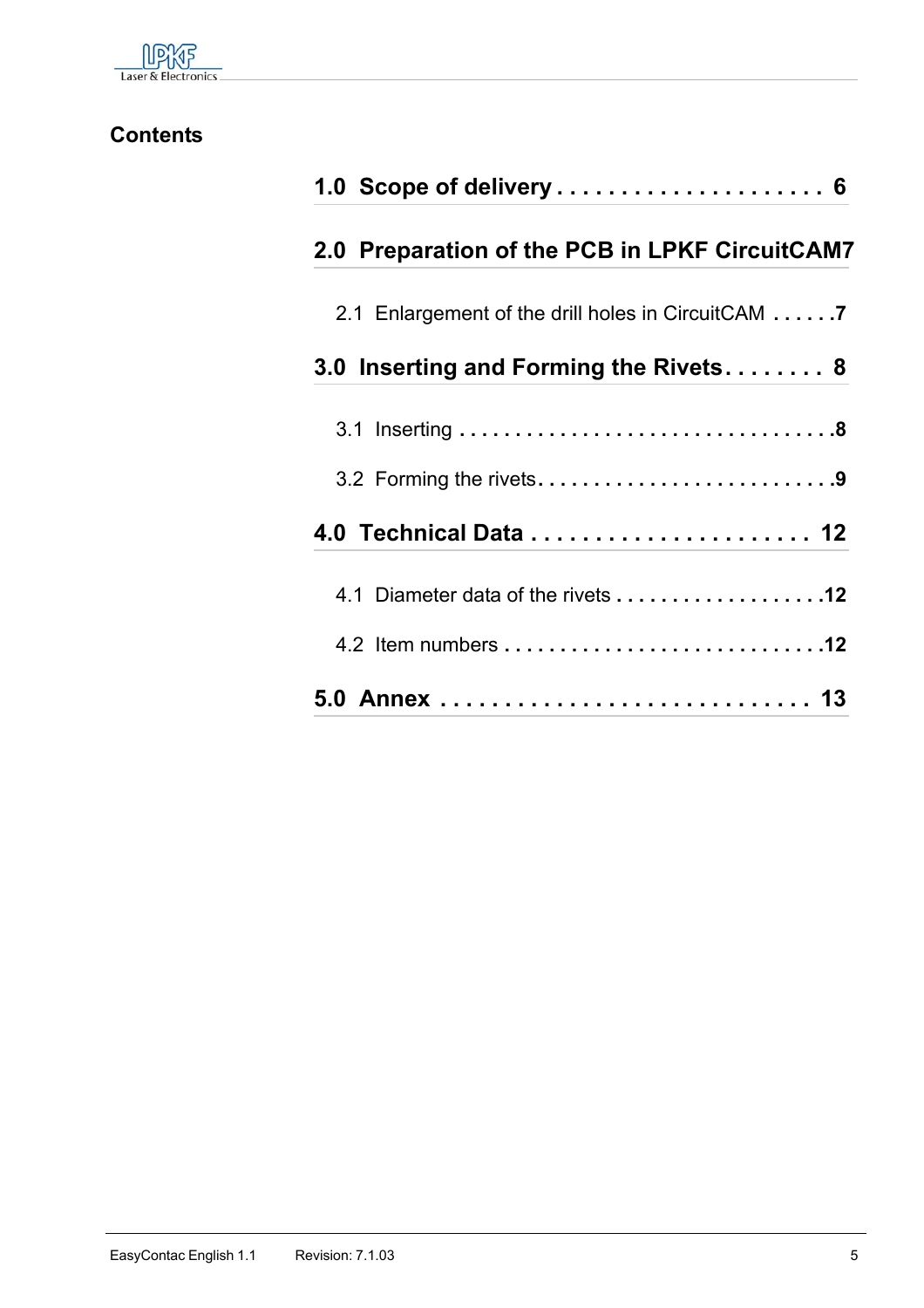# <span id="page-5-4"></span><span id="page-5-0"></span> **1.0 Scope of delivery**





- <span id="page-5-2"></span>• 1 x self-acting center punch with a punch tip A (small) for 0.6mm and 0.8mm rivets
- 1 x punch tip B (big) for 1.0mm and 1.2mm rivets
- <span id="page-5-1"></span>• 1 x anvil
- <span id="page-5-5"></span>• 1 x tweezers
- <span id="page-5-3"></span>• 1000 x rivets 0.6mm (internal dia) 0.8mm (external dia)
- 1000 x rivets 0.8mm (internal dia) 1.0mm (external dia)
- 1000 x rivets 1.0mm (internal dia) 1.4mm (external dia)
- 1000 x rivets 1.2mm (internal dia) 1.6mm (external dia)

An overview of all diameter indications as well as item numbers needed for re-ordering parts is given in chapter ["Technical Data" on page](#page-11-0) 12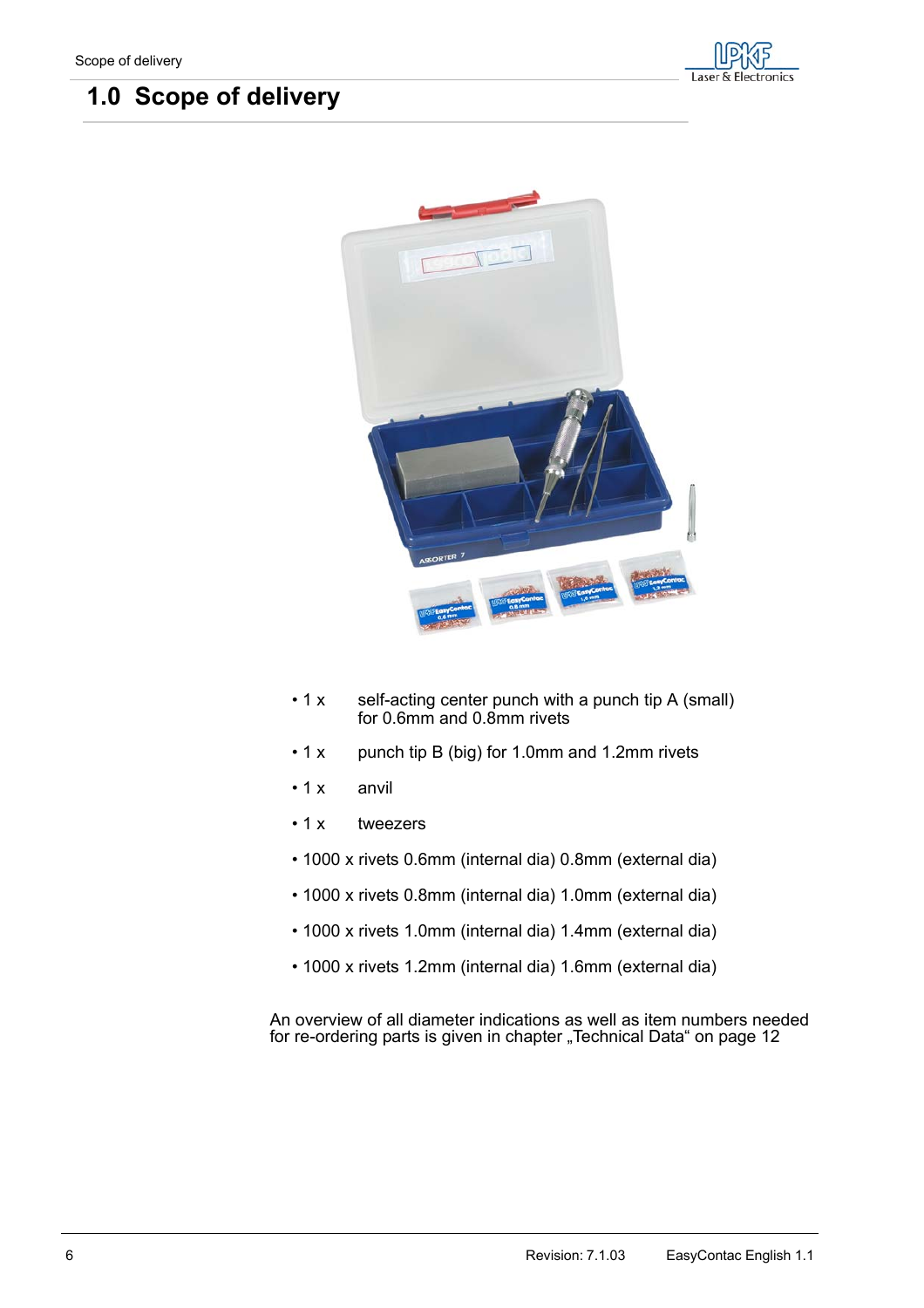

box

# <span id="page-6-5"></span><span id="page-6-0"></span> **2.0 Preparation of the PCB in LPKF CircuitCAM**

For the preparation of the PCB in LPKF software CircuitCAM (version 3.2 and higher) you should take the following considerations into account.

<span id="page-6-3"></span>The external diameter of the rivets to be used is by 0.2 mm larger than the internal diameter. This difference must be taken into consideration in the layout. All drill holes to be through-plated have to be enlarged correspondingly. In practice it has proven effective to choose the drill diameter by 0.1 mm larger than the external diameter of the rivet.

This results in the following formula:

New drill hole = external diameter of rivet  $+0.1$ mm

<span id="page-6-2"></span>The drill hole can either be enlarged in your layout program or later in CircuitCAM.

### <span id="page-6-4"></span><span id="page-6-1"></span>**2.1 Enlargement of the drill holes in CircuitCAM**

› Use the mouse to select a drill hole of the drill holes to be modified.

*The drill hole is shown as "Txx" in the Aperture/Tool list field.* 

› Click with the right mouse key on the Aperture/Tool list field to open the Aperture/Tool properties display.

The following dialogue appears:



|                                                       | Flash   Transform   Draw   Diverse |       |                    |
|-------------------------------------------------------|------------------------------------|-------|--------------------|
| $\epsilon$ Circle                                     | $a: 0.9$ mm                        |       | $f: 0 \text{ mm}$  |
| $C$ Oval<br>$C$ Square                                | $b:$ 0 mm                          |       | $g:$ 0 mm          |
| C.<br>Rectangle                                       | $c: 0$ mm                          |       | $h: 0 \text{ mm}$  |
| C Rounded Rectangle<br>C.<br><b>Beveled Rectangle</b> | $d: 0$ mm                          |       | $i: 0$ mm          |
| C Octagon<br>C Undefined                              | $e: 0 \text{ mm}$                  |       | $i:0$ mm           |
| C Marker<br>C Special<br>$C$ Off                      |                                    | $a -$ | a=Diameter         |
| IEC1182:                                              | $\blacktriangledown$               |       |                    |
|                                                       | Edit                               | a     | Position<br>Datumn |
|                                                       |                                    |       |                    |

- $\rightarrow$  Here you enter the diameter that was enlarged corresponding to the previous formula.
- › Leave the dialogue box with **OK**.

*Now all drill hole diameters in the graphics display change accordingly.*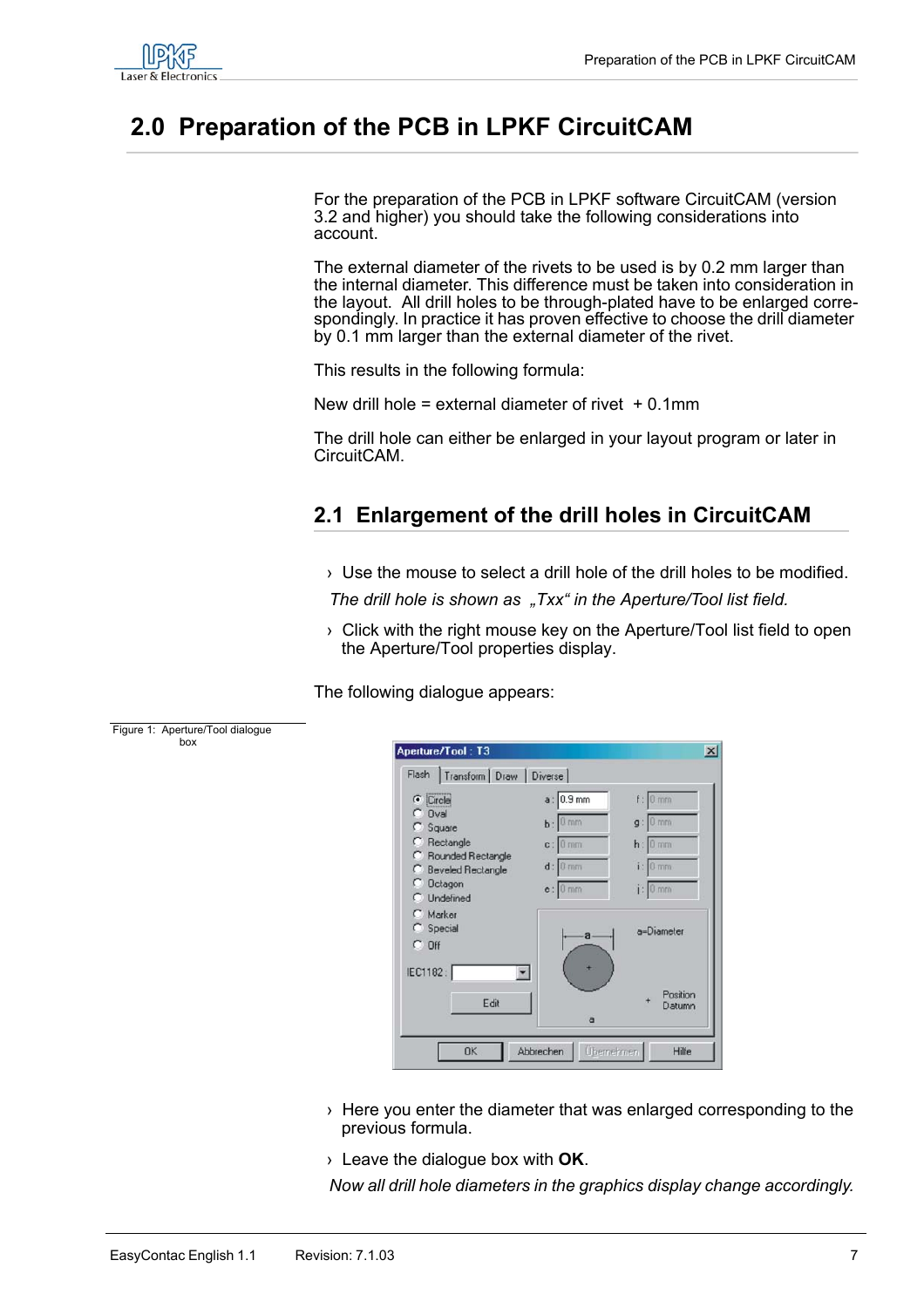

# <span id="page-7-3"></span><span id="page-7-0"></span> **3.0 Inserting and Forming the Rivets**

#### This is a graphical representation of the EasyContac process:



## <span id="page-7-1"></span>**3.1 Inserting**

First the PCB must have been produced with a circuit board plotter.

<span id="page-7-4"></span>› Use the tweezers to insert the rivets into the PCB.



#### **Caution!**

Always insert the rivets from the component side!





Having inserted all the rivets, you should protect them from falling out with an adhesive tape.

<span id="page-7-2"></span>› Then turn the PCB around and place it on the anvil.

Figure 3: Inserting the rivets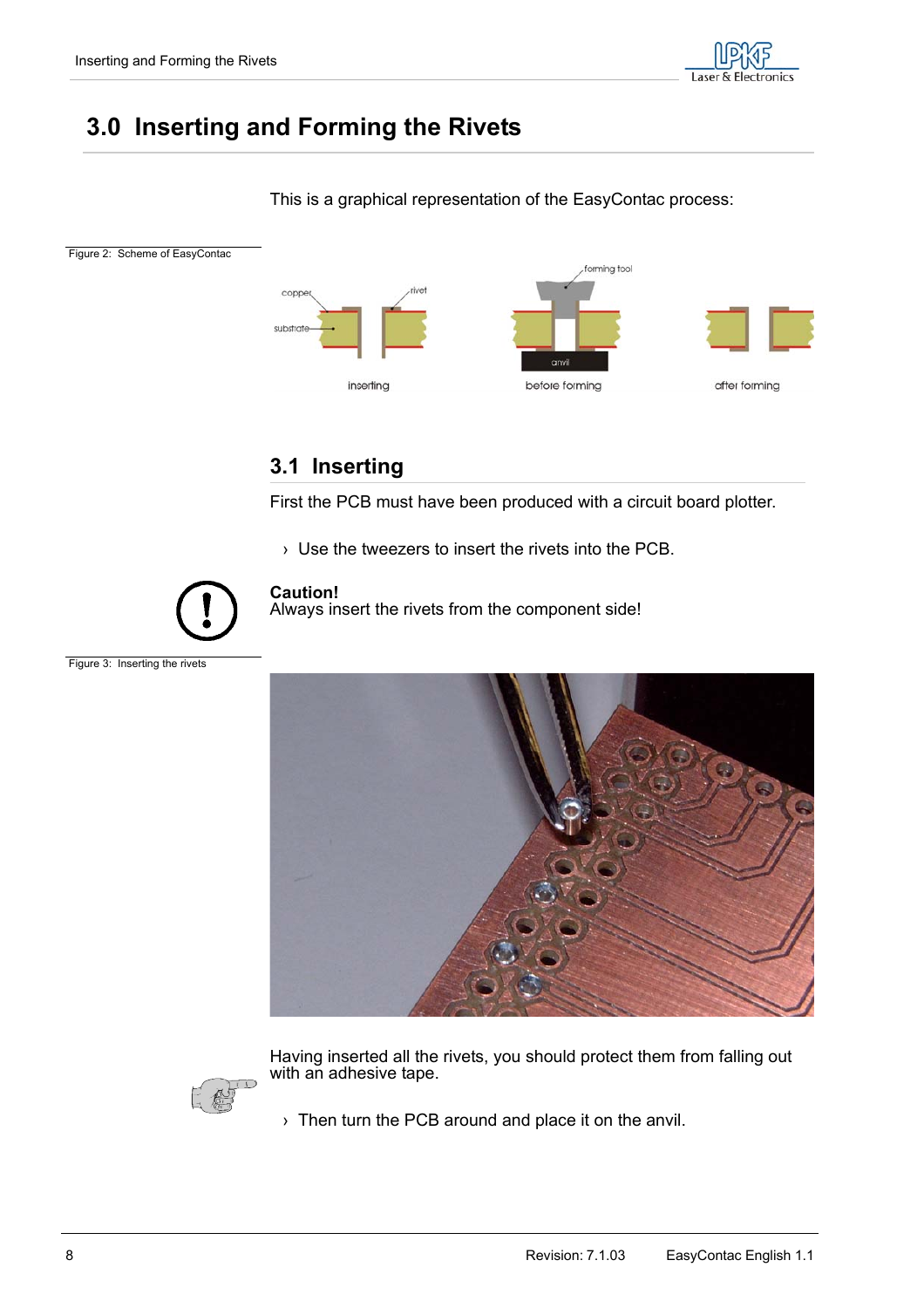

### <span id="page-8-2"></span><span id="page-8-0"></span>**3.2 Forming the rivets**

<span id="page-8-1"></span> $\rightarrow$  Check which size of the punch tip is inserted in the center punch.

The center punch is delivered with an inserted small tip for an internal rivet diameter of 0.6mm and 0.8mm. The tip needs to be exchanged for internal diameters of 1.0mm and 1.2mm. As the size of the tip cannot be identified by sight, the small tip is marked with a ring around it, see following figure. This ring can also be seen when the tip is inserted in the tool.

Figure 4: Tool tip marking

<span id="page-8-3"></span>

1 ring-shaped marking of tool tip A

› In order to change the tip, turn the tool tip holder **1** (figure below) off (similar as with a ball pen) and exchange the tip.

Figure 5: Center punch

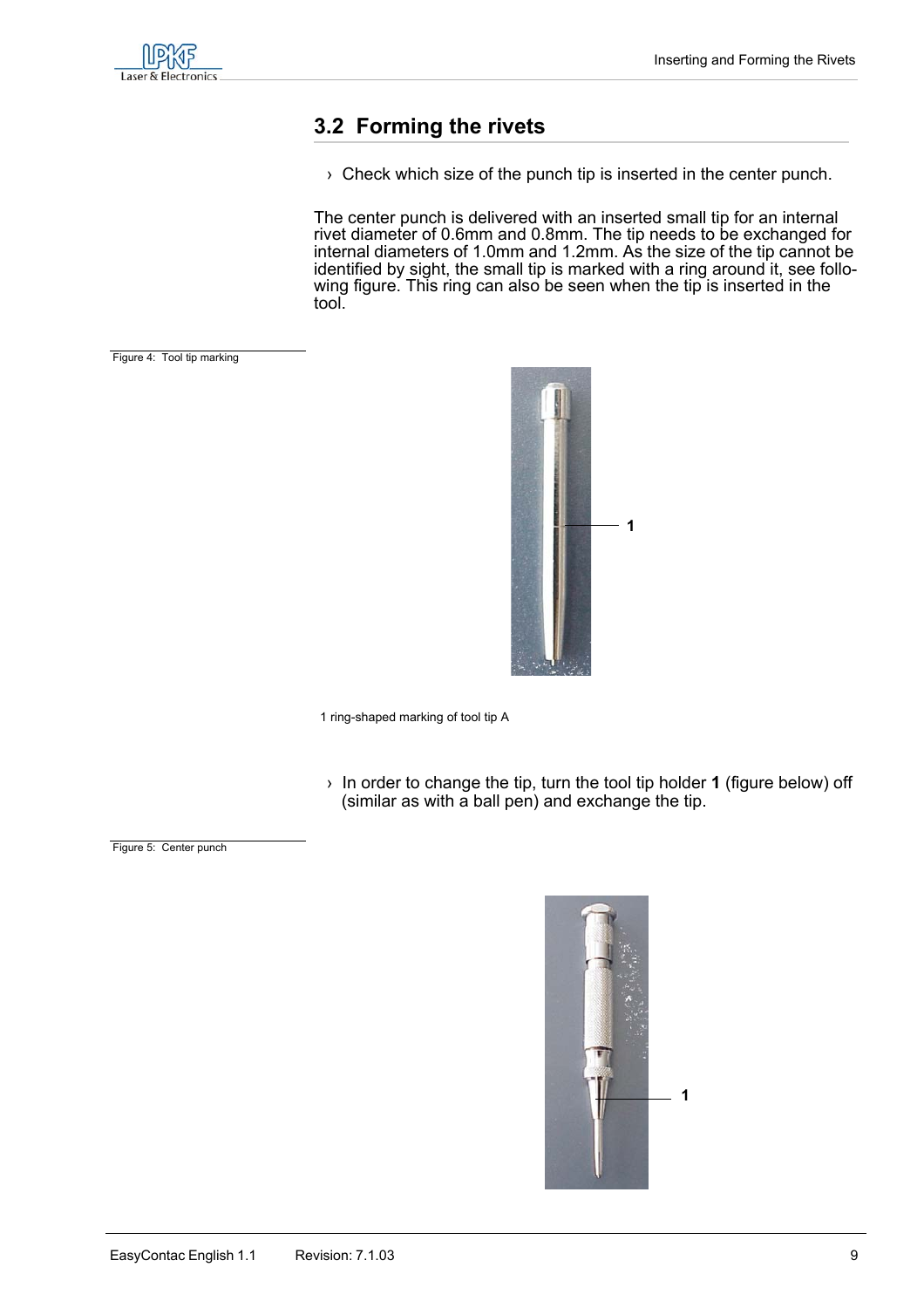

› Then apply the self-acting center punch.

Figure 6: Forming the rivets



› Press down the center punch until a stroke is released.

*This stroke causes the rivet to form a collar on this side, too, and thus the electrical connection between top and bottom of the PCB is produced.* 

The result should look like this:



 Figure 7: Inserted and formed rivets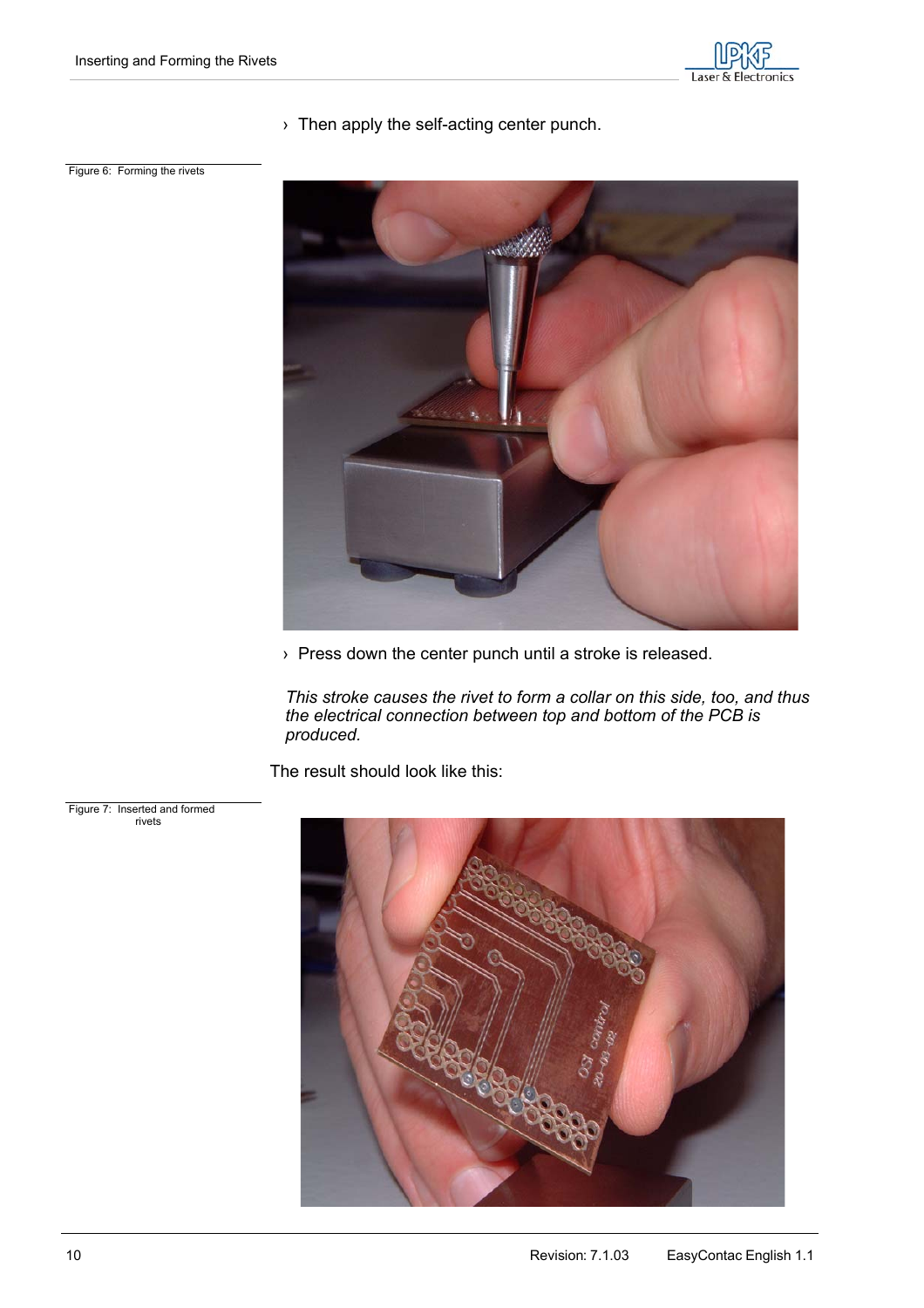

 Figure 8: Polished section of a through-plated drill hole



The press force, ranging from about 50 N to 250 N, can be adjusted at the top of the tool. If the formed collar does not have the desired shape, increase the pressing force by turning the tip of the tool, **1** in the figure below.

Abbildung 9:Center punch



The PCB can now be provided with sealing lacquer and then components can be assembled. For the schematical representation of these processing steps see below.

 Figure 10: Further processing steps



<span id="page-10-0"></span>

soldering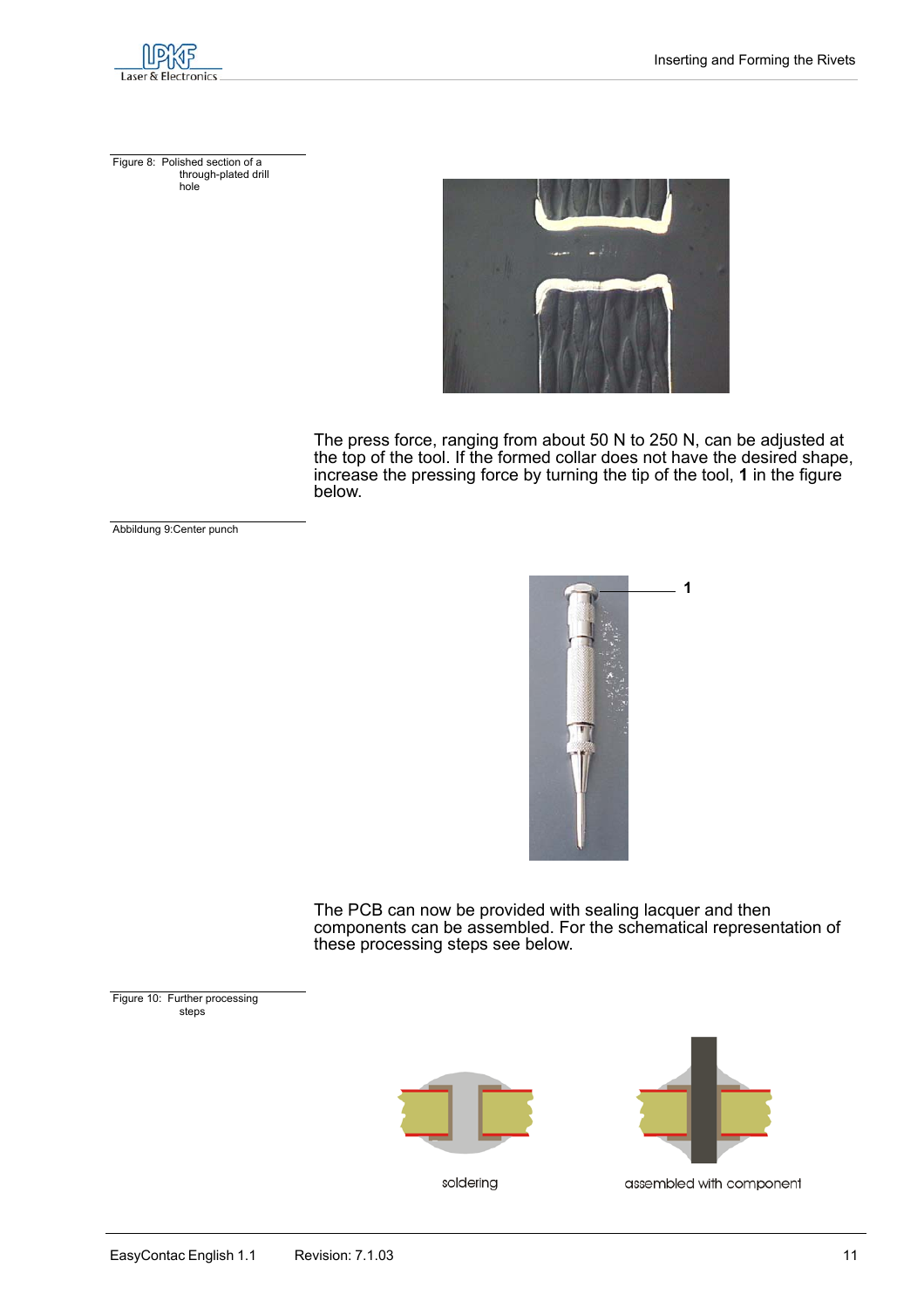# <span id="page-11-0"></span> **4.0 Technical Data**

| Internal<br>diameter | External<br>diameter | Collar<br>diameter | Length | Drill hole<br>diameter |
|----------------------|----------------------|--------------------|--------|------------------------|
| 0.6                  | 0.8                  | 1.3                | 2.2    | 0.9                    |
| 0.8                  | 1.0                  | 1.6                | 2.2    | 1.1                    |
| 1.0                  | 1.4                  | 2.2                | 2.5    | 1.5                    |
| 12                   | 1.6                  | 2.6                | 2.6    | 17                     |

### <span id="page-11-1"></span>**4.1 Diameter data of the rivets**

All indications in mm.

## <span id="page-11-2"></span>**4.2 Item numbers**

| <b>Designation</b>                             | Item number |
|------------------------------------------------|-------------|
| Center punch for EasyContac (incl. tool tip A) | 110760      |
| Tool tip A for EasyContac                      | 110971      |
| Tool tip B for EasyContac                      | 110911      |
| Anvil for EasyContac                           | 110821      |
| <b>Tweezers for EasyContac</b>                 | 110757      |
| Rivet with 0.6 mm internal diameter            | 110907      |
| Rivet with 0.8 mm internal diameter            | 110758      |
| Rivet with 1.0 mm internal diameter            | 110906      |
| Rivet with 1.2 mm internal diameter            | 110759      |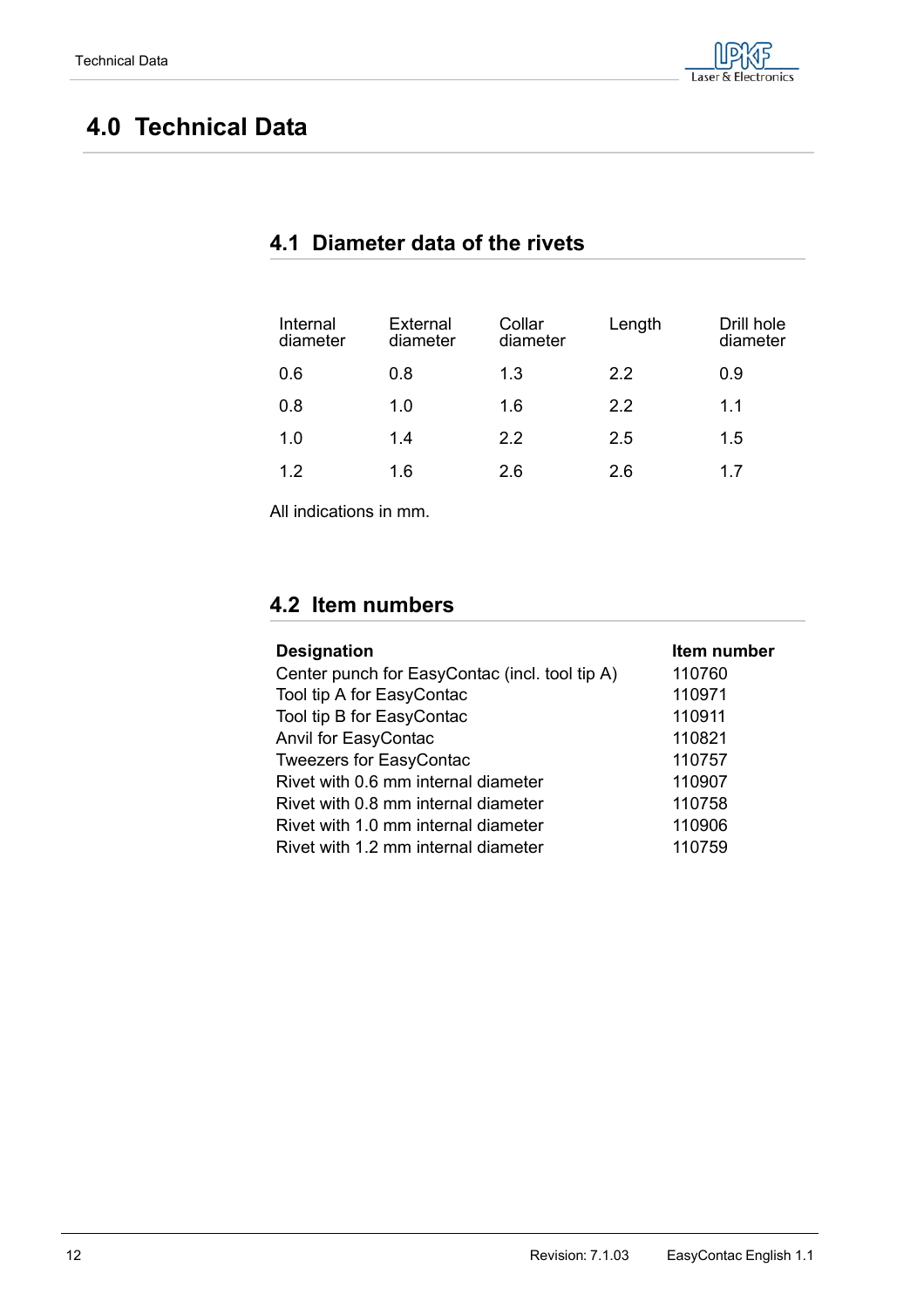

# <span id="page-12-0"></span>5.0 Annex

| A                           |
|-----------------------------|
|                             |
| C                           |
|                             |
| D                           |
|                             |
| Е                           |
|                             |
| F                           |
|                             |
| ı                           |
|                             |
| P                           |
|                             |
| R                           |
| <b>Rivets</b><br>$\epsilon$ |
| S                           |
|                             |
| т                           |
| Tweezers<br>6.8             |